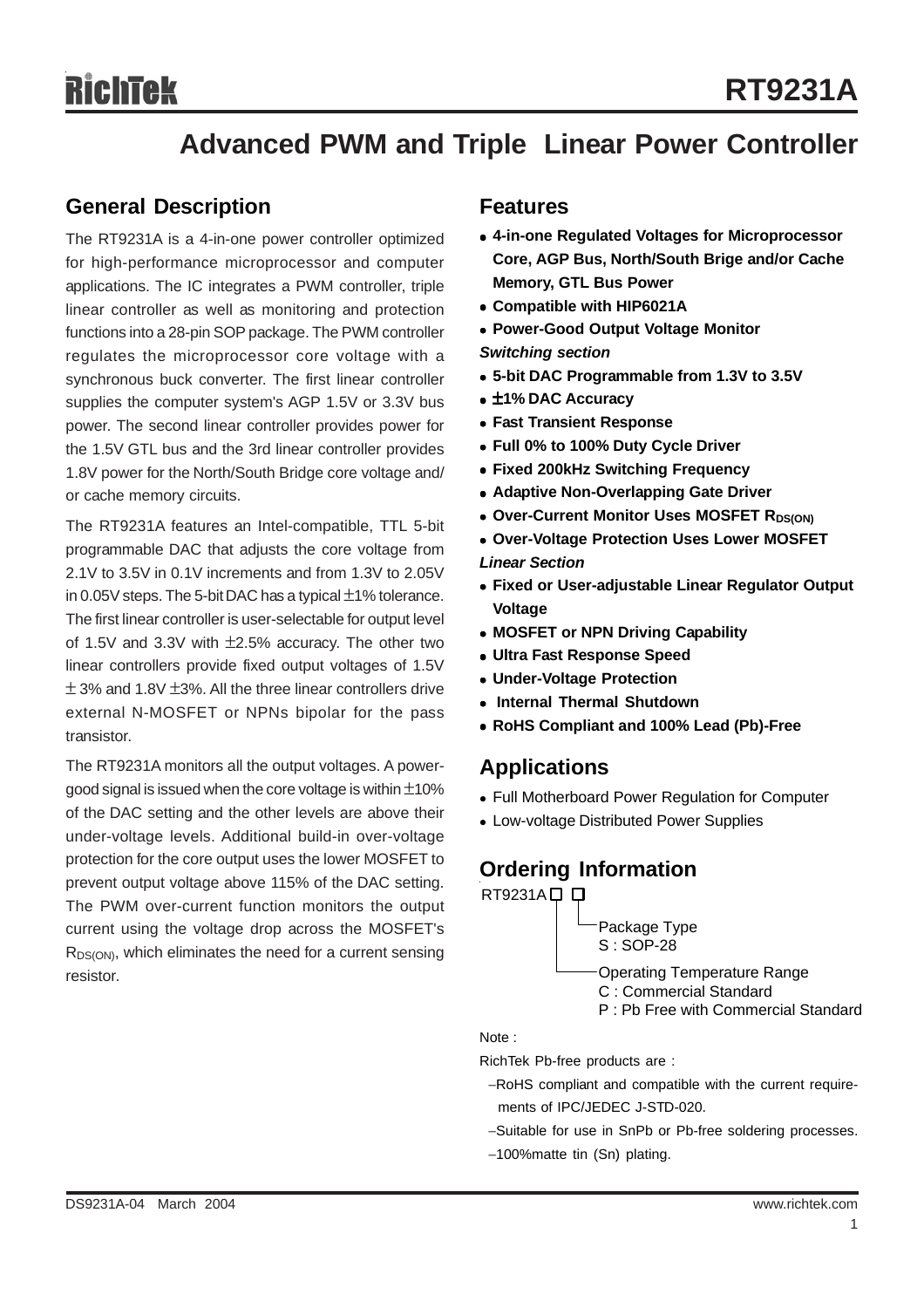# **Pin Configurations**



# **Typical Application Circuit**

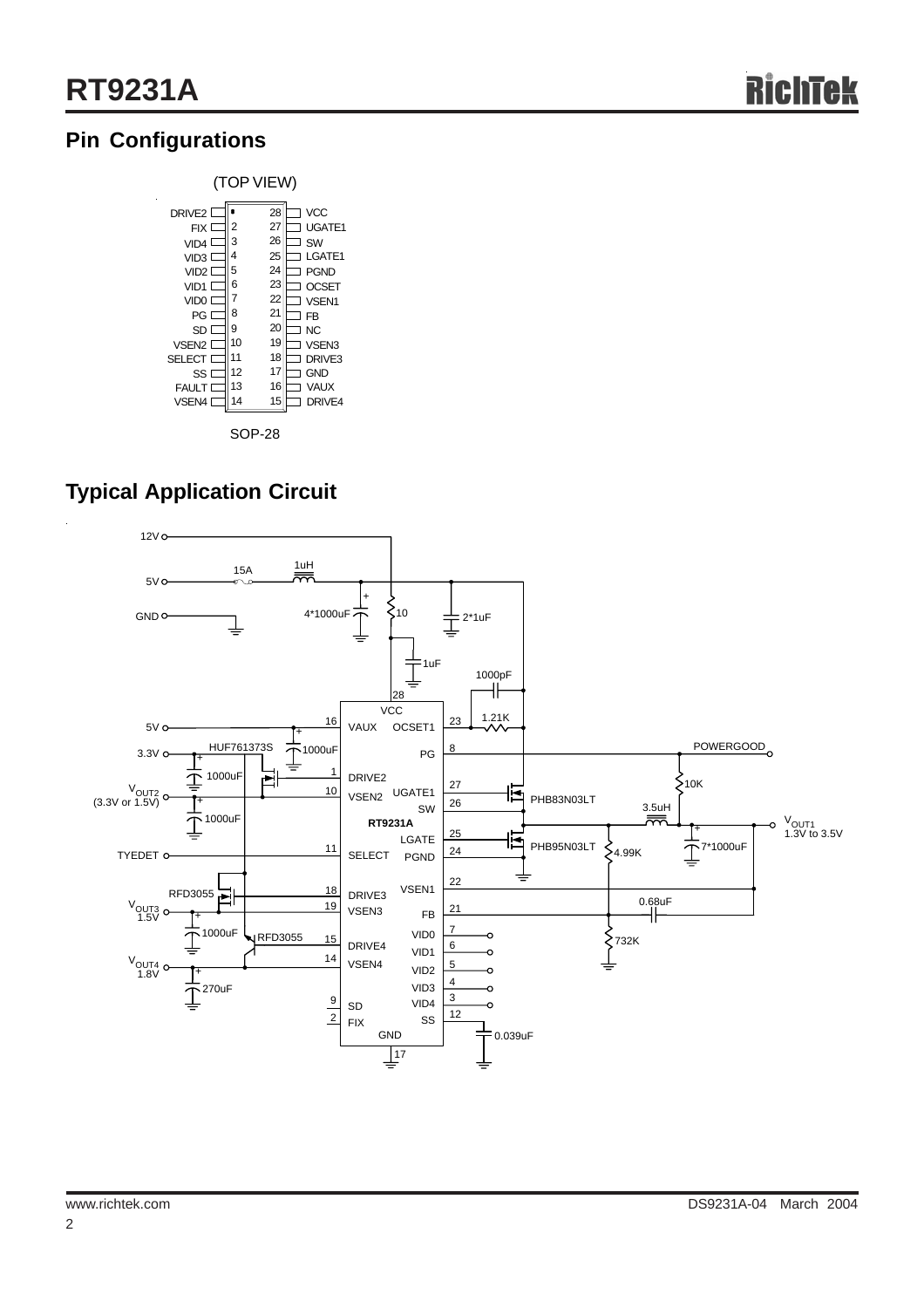# **Function Block Diagram**

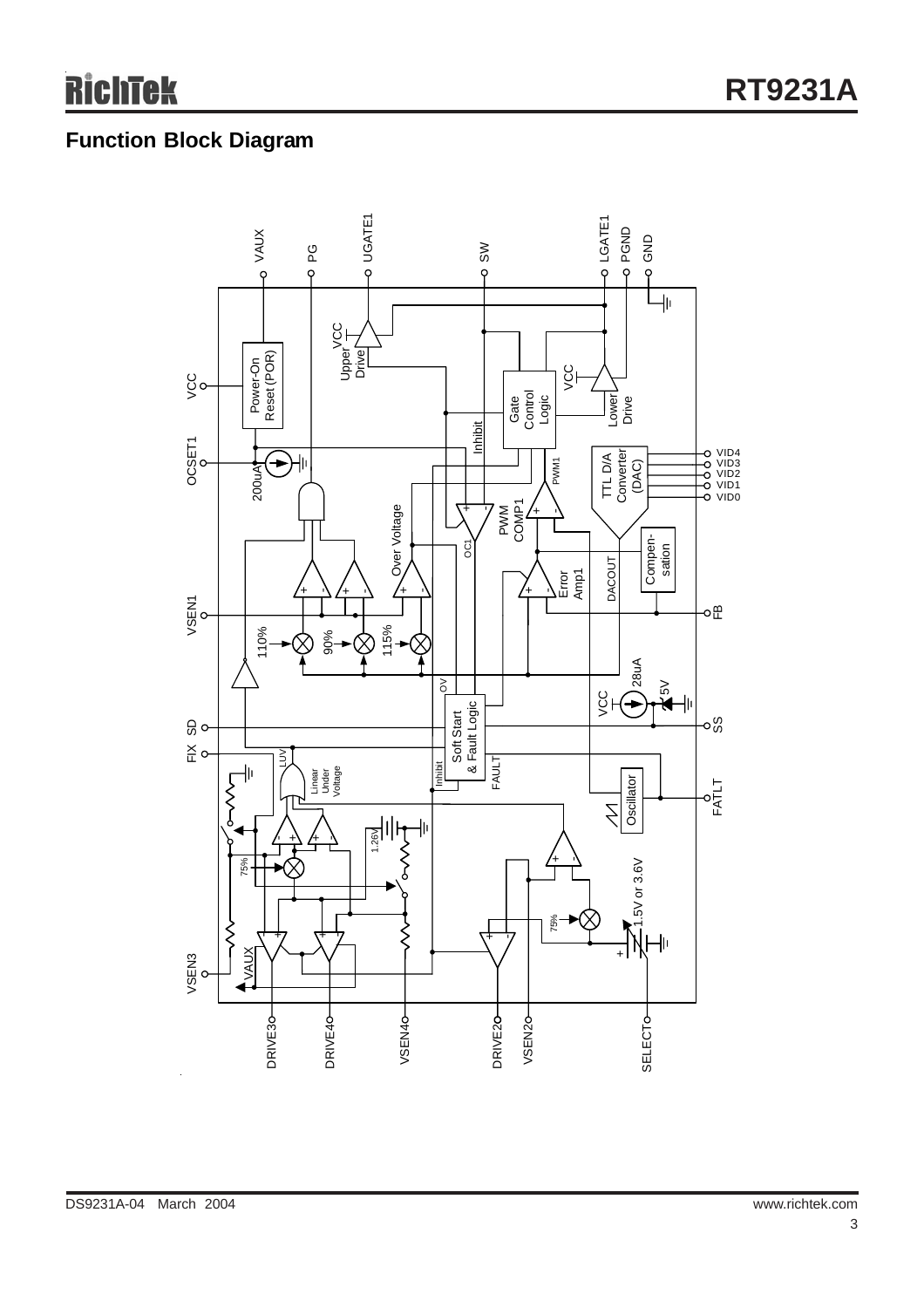# **Absolute Maximum Ratings**

| • Input, Output or I/O Voltage - |  |
|----------------------------------|--|
|                                  |  |
| • Junction Temperature Range --  |  |
|                                  |  |
|                                  |  |
| • Package Thermal Resistance     |  |
|                                  |  |

# **Recommended Operating Conditions**

#### **CAUTION:**

Stresses beyond the ratings specified in "Absolute Maximum Ratings" may cause permanent damage to the device. This is a stress only rating and operation of the device at these or any other conditions above those indicated in the operational sections of this specification is not implied.

# **Electrical Characteristics**

( $V_{CC}$  = 12V, PGND = 0V,  $T_A$  = 25°C, unless otherwise specified)

| <b>Parameter</b>                     | Symbol<br><b>Test Conditions</b> |                                                  | Min                      | <b>Typ</b>               | <b>Max</b>               | <b>Units</b> |  |
|--------------------------------------|----------------------------------|--------------------------------------------------|--------------------------|--------------------------|--------------------------|--------------|--|
| <b>V<sub>CC</sub> Supply Current</b> |                                  |                                                  |                          |                          |                          |              |  |
| <b>Nominal Supply Current</b>        | $_{\rm lcc}$                     | UGATE, LGATE, DRIVE2,<br>DRIVE3, and DRIVE4 Open |                          | 10                       | $- -$                    | mA           |  |
| <b>Power-On Reset</b>                |                                  |                                                  |                          |                          |                          |              |  |
| V <sub>CC</sub> Rising Threshold     |                                  | $V_{OCSET} = 4.5V$                               | 7.5                      | $\overline{\phantom{a}}$ | 9.5                      | $\vee$       |  |
| V <sub>CC</sub> Falling Threshold    |                                  | $V_{OCSET} = 4.5V$                               | 7                        |                          | 9                        | V            |  |
| Rising VAUX Threshold                |                                  | $V$ <sub>OCSET</sub> = $4.5V$                    | --                       | 2.8                      | $- -$                    | $\vee$       |  |
| <b>VAUX Threshold Hysteresys</b>     |                                  | $V$ OCSET = 4.5V                                 | $- -$                    | 0.5                      | $-$                      | $\vee$       |  |
| Rising V <sub>OCSET</sub> Threshold  |                                  |                                                  | $\overline{\phantom{a}}$ | 1.25                     | $\overline{\phantom{a}}$ | $\vee$       |  |
| <b>DAC and Band Gap Reference</b>    |                                  |                                                  |                          |                          |                          |              |  |
| DAC (VID0-VID4) Input Low Voltage    |                                  |                                                  | --                       | $-$                      | 0.8                      | $\vee$       |  |
| DAC (VID0-VID4) Input High Voltage   |                                  |                                                  | 2.0                      | --                       | $- -$                    | V            |  |
| <b>DACOUT Voltage Accuracy</b>       |                                  |                                                  | $-1$                     | $- -$                    | 1                        | $\%$         |  |
| <b>Band Gap Reference Voltage</b>    | V <sub>BG</sub>                  |                                                  | 1.240                    | 1.265                    | 1.290                    | V            |  |

*To be continued*

4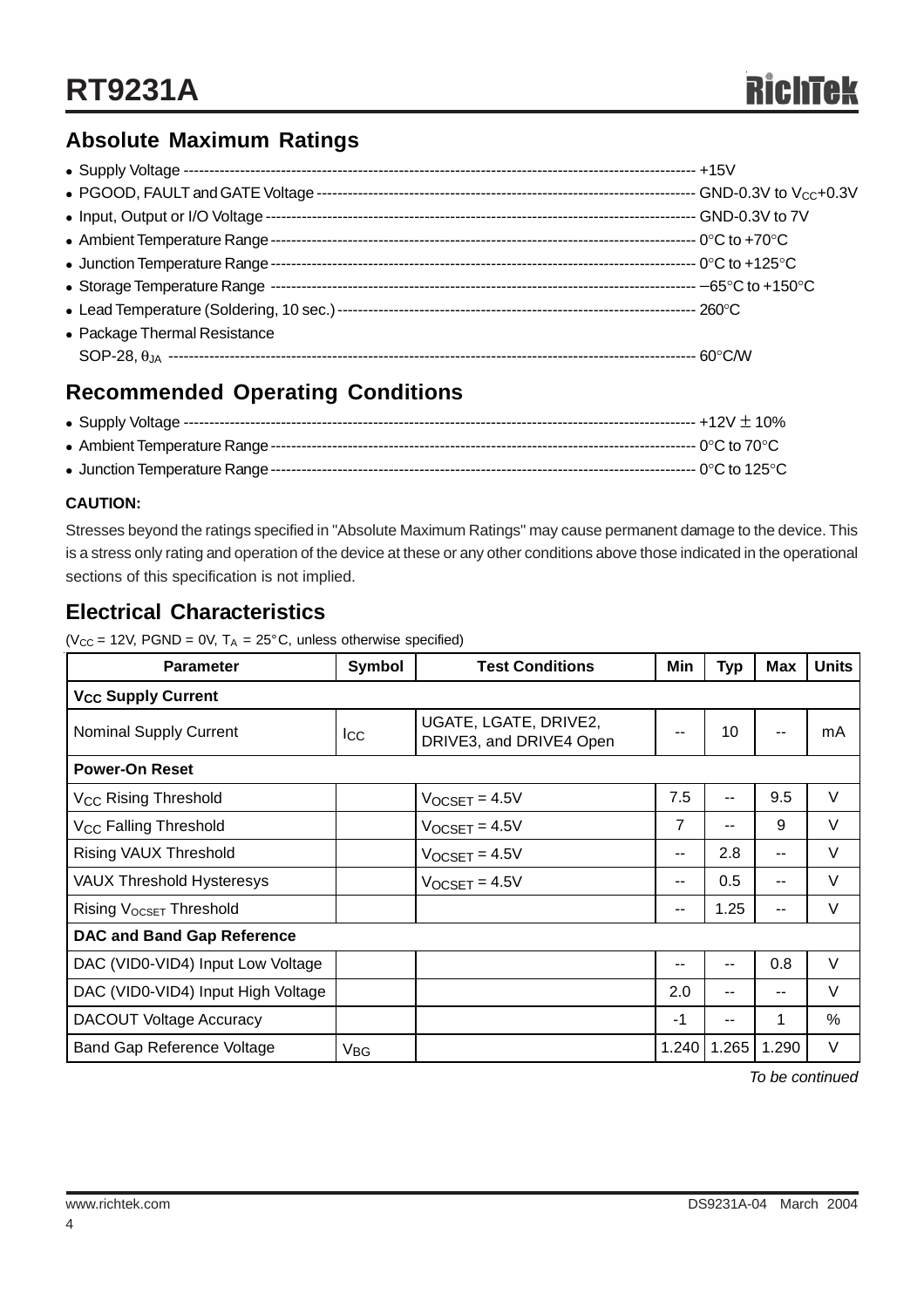| <b>Parameter</b>                                             | <b>Symbol</b><br><b>Test Conditions</b> |                                               | Min                      | <b>Typ</b>               | <b>Max</b>     | <b>Units</b>  |  |
|--------------------------------------------------------------|-----------------------------------------|-----------------------------------------------|--------------------------|--------------------------|----------------|---------------|--|
| <b>Oscillator</b>                                            |                                         |                                               |                          |                          |                |               |  |
| <b>Free Running Frequency</b>                                |                                         |                                               | 180                      | 200                      | 225            | kHz           |  |
| Ramp Amplitude                                               | $\Delta$ Vosc                           |                                               | $\overline{a}$           | 1.9                      | --             | $V_{P-P}$     |  |
| Linear Regulators (OUT2, OUT3, and OUT4)                     |                                         |                                               |                          |                          |                |               |  |
| <b>VSEN2 Regulation Voltage</b>                              |                                         | SELECT < 0.8V                                 | 1.462                    | 1.500                    | 1.538          | $\vee$        |  |
| <b>VSEN2 Regulation Voltage</b>                              |                                         | SELECT > 2.0V                                 | 3.500                    | 3.600                    | 3.700          | $\vee$        |  |
| <b>VSEN3 Regulation Voltage</b>                              |                                         |                                               | 1.455                    | 1.500                    | 1.545          | V             |  |
| <b>VSEN4 Regulation Voltage</b>                              |                                         |                                               | 1.746                    | 1.800                    | 1.854          | V             |  |
| Under-Voltage Level<br>(All Linears) (VSEN/VREG)             |                                         | <b>VSEN3 Rising</b>                           | $\overline{\phantom{a}}$ | 75                       | --             | $\%$          |  |
| <b>Under-Voltage Hysteresis</b><br>(All Linears) (VSEN/VREG) | <b>VSEN3 Falling</b>                    |                                               | ۰.                       | 100                      | --             | mV            |  |
| <b>Output Drive Current (All Linears)</b>                    |                                         | $VAUX = 5V$                                   | 20                       | 40                       | --             | mA            |  |
| <b>Synchronous PWM Controller Error Amplifier</b>            |                                         |                                               |                          |                          |                |               |  |
| DC Gain                                                      |                                         |                                               | $\overline{\phantom{a}}$ | 65                       | --             | dB            |  |
| <b>PWM Controller Gate Driver</b>                            |                                         |                                               |                          |                          |                |               |  |
| <b>UGATE Source</b>                                          | RUGATE                                  | $V_{CC} = 12V$<br>$V_{CC}$ - $V_{UGATE}$ = 1V | $-$                      | 4                        | $\overline{7}$ | $\Omega$      |  |
| <b>UGATE Sink</b>                                            | RUGATE                                  | $V_{UGATE} = 1V$                              | $\overline{a}$           | 3                        | 7              | $\Omega$      |  |
| <b>LGATE Source</b>                                          | <b>ILGATE</b>                           | $V_{CC}$ = 12V, $V_{LGATE}$ = 2V              | --                       | 1                        | --             | A             |  |
| <b>LGATE Sink</b>                                            | RLGATE                                  | $V_{\text{LGATE}} = 1V$                       | $\overline{a}$           | $\overline{2}$           | 6              | $\Omega$      |  |
| <b>Protection</b>                                            |                                         |                                               |                          |                          |                |               |  |
| VOUT1 Over-Voltage Trip                                      |                                         | <b>VSEN1 Rising</b>                           | 112                      | 115                      | 124            | $\frac{0}{0}$ |  |
| <b>FAULT Souring Current</b>                                 |                                         | $V_{FAULT} = 8V$                              | 10                       | 14                       | $-$            | mA            |  |
| <b>OCSET1 Current Source</b>                                 | <b>locsET</b>                           | $V$ OCSET <sub>1</sub> = 4.5 $V$              | 170                      | 200                      | 230            | μA            |  |
| Soft-Start Current                                           | Iss                                     | $V_{SS} = 1V$                                 |                          | 28                       |                | μA            |  |
| <b>Power Good</b>                                            |                                         |                                               |                          |                          |                |               |  |
| VOUT1 Upper Threshold                                        |                                         | <b>VSEN1 Rising</b>                           | 108                      | --                       | 112            | %             |  |
| VOUT1 Under Voltage                                          |                                         | <b>VSEN1 Rising</b><br>87                     |                          | --                       | 95             | %             |  |
| VOUT1 Hysteresis (VSEN1/DACOUT)                              |                                         | <b>Upper/Lower Threshold</b>                  | $\mathbf{u}$             | $\overline{2}$           | --             | %             |  |
| PGOOD Voltage Low                                            | V <sub>PGOOD</sub>                      | $I_{PGOOD} = -4mA$                            | $\overline{\phantom{a}}$ | $\overline{\phantom{a}}$ | 0.5            | V             |  |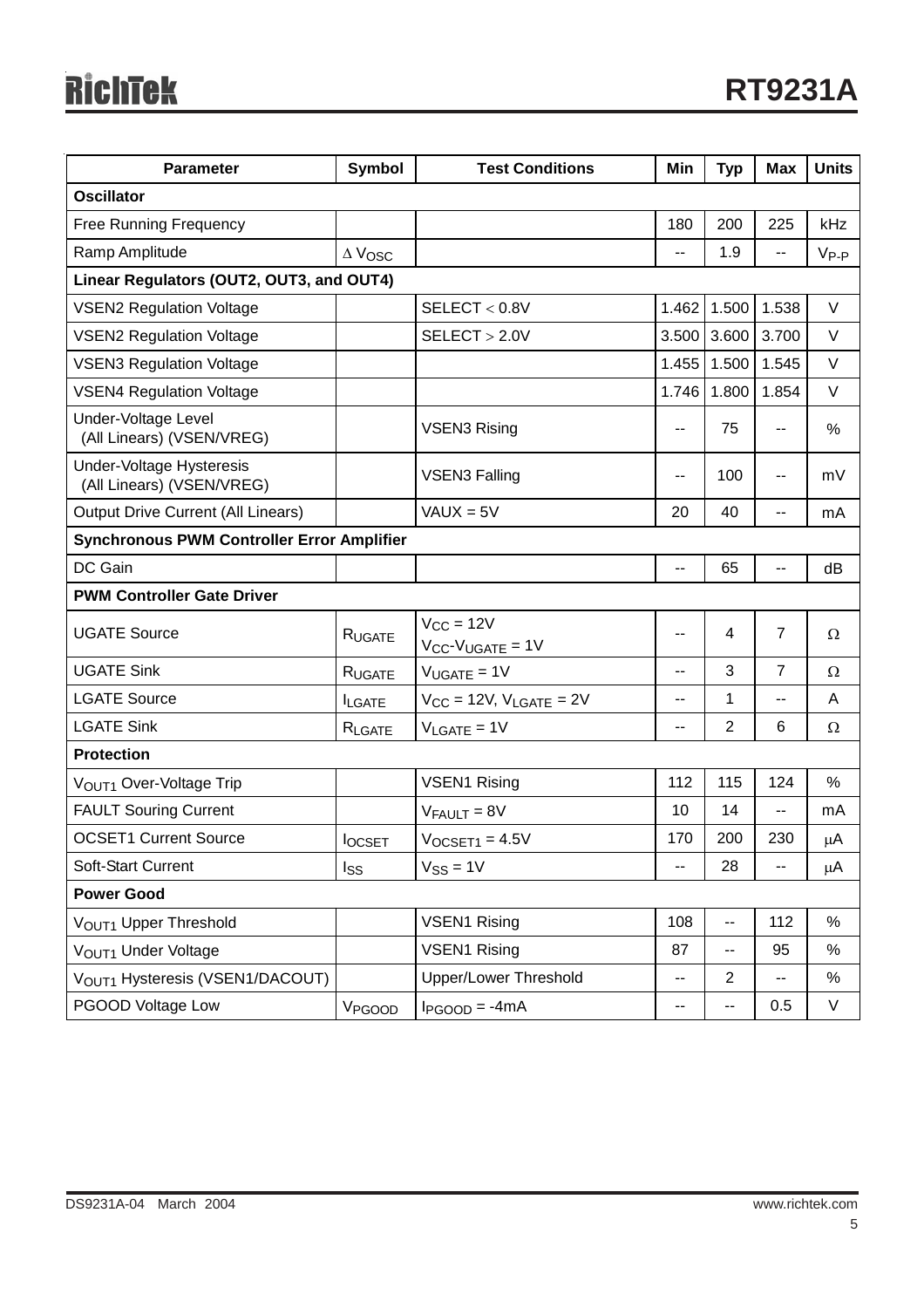# **Functional Pin Description**

#### **DRIVE2 (Pin 1)**

Connect this pin to the gate of an external MOSEFT. This pin provides the drive for the AGP regulator's pass transistor.

#### **FIX (Pin 2)**

Grounding this pin bypasses the internal resistor dividers that set the voltage of the 1.5V and 1.8V linear regulators. This way, the output voltage of the two regulators can be adjusted from 1.3V up to the input voltage (+3.3V or +5V) by way of an external resistor divider corrected at the corresponding VSEN pin. The new output voltage set by the external resistor divider can be determined using the following formula:

 $V_{\text{OUT}} = 1.265 \text{V} \times (1 + \frac{\text{R}_{\text{OUT}}}{\text{R}_{\text{GND}}})$ 

Where  $R_{OUT}$  is the resistor connected from VSEN to the output of the regulator, and  $R_{GND}$  is the resistor connected from VSEN to ground. Left open, this pin is pulled high enabling fixed output voltage operation.

#### **VID0, VID1, VID2, VID3, VID4 (Pin 7, 6, 5, 4, and 3)**

VID0-4 are TTL-compatible the input pins to the 5-bit DAC. The state logic of these five pins program the internal voltage reference, DACOUT. The level of DACOUT sets the microprocessor core converter output voltage, as well as the corresponding PGOOD and OVP thresholds. Table 1 specifies the DACOUT voltage of 32 combinations of VID levels.

#### **PG (Pin 8)**

Power Good is an open collector output used to indicate the status of the PWM converter output voltage. This pin is pulled low when the synchronous regulator output is not within ±10% of the DACOUT reference voltage, or when any of the other outputs are below their undervoltage thresholds.

#### **SD (Pin 9)**

This pin shuts down the entire IC. A TTL-compatible, logic level high signal applied at this pin immediately disables all outputs. When re-enabled, the IC undergoes a new soft-start cycle. Left open, this pin is pulled low by an internal pull-down current source, enabling operation.

#### **VSEN2 (Pin 10)**

Connect this pin to the output of the AGP linear regulator. The voltage at this pin is regulated to the level predetermined by the logic-level status of the SELECT pin. This pin is also monitored for under-voltage events.

#### **SELECT (Pin 11)**

This pin determines the output voltage of the AGP bus switching regulator. A low TTL input sets the output voltage to 1.5V while a high input sets the output voltage to 3.6V. When the input voltage is 3.3V, DRIVE2 continuously turn on providing a DC current path from the input( $+3.3V_{\text{IN}}$ ) to output  $(V<sub>OUT2</sub>)$  of the AGP controller.

#### **SS (Pin 12)**

Connect a capacitor from this pin to ground. This capacitor, along with an internal  $28\mu$ A ( $V_{SS}$ >1V) current source, sets the soft-start interval of the converter.

#### **FAULT (Pin 13)**

This pin is low during normal operation, but it is pulled to  $8V$  (V<sub>CC</sub> = 12V) in the event of an over-voltage or overcurrent condition.

#### **VSEN4 (Pin 14)**

Connect this pin to the output of the 1.8V regulator. This pin is monitored for under-voltage events.

#### **DRIVE4 (Pin 15)**

Connect this pin to the gate of an external MOSFET. This pin provides the drive for the 1.8V regulator's pass transistor.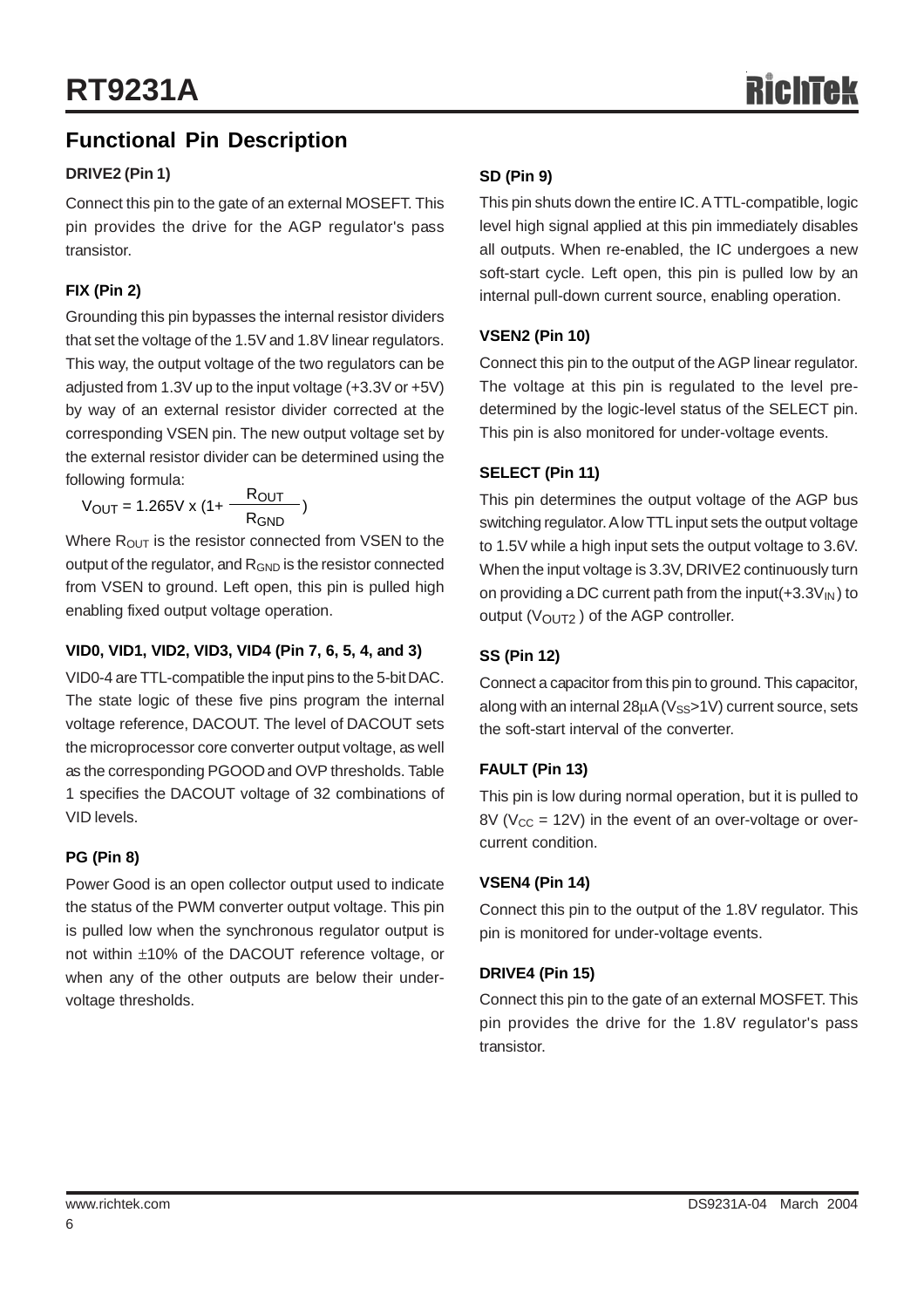#### **VAUX (Pin 16)**

This pin provides boost current for the two linear regulator output drives in the event bipolar NPN transistors (instead of N-channel MOSFETs) are employed as pass elements. The voltage at this pin is monitored for power-on reset (POR) purpose.

#### **GND (Pin 17)**

Signal ground for the IC. All voltage levels are measured with respect to this pin.

#### **DRIVE3 (Pin 18)**

Connect this pin to the gate of an external MOSFET. This pin provides the drive for the 1.5V regulator's pass transistor.

#### **VSEN3 (Pin 19)**

Connect this pin to the output of the 1.5V linear regulator. This pin is monitored for under-voltage events.

#### **FB (Pin 21)**

This pin is connected to the PWM converter's output voltage.

#### **VSEN1 (Pin 22)**

This pin is connected to the PWM converter's output voltage. The PGOOD and OVP comparator circuits use the signal to report output voltage status and for overvoltage protection.

#### **OCSET (Pin 23)**

Connect a resistor from this pin to the drain of the respective upper MOSFET. This resistor, an internal 200mA current source, and the upper MOSFET onresistance set the converter over-current trip point. An over-current trip cycles the soft-start function. The voltage at this pin is monitored for power-on reset (POR) purpose and pulling this pin low with an open drain device will shut down the IC.

#### **PGND (Pin 24)**

This is the power ground of UGATE. Tie the synchronous PWM converter's lower MOSFET source to this pin.

#### **LGATE (Pin 25)**

Connect LGATE to the PWM converter's lower MOSFET gate. This pin provides the gate drive for the lower **MOSFFT** 

#### **SW (Pin 26)**

Connect the PHASE pin to the PWM converter's upper MOSFET source. This pin represents the gate drive return current path and is used to monitor the voltage drop across the upper MOSFET for over-current protection.

#### **UGATE (Pin 27)**

Connect UGATE pin to the PWM converter's upper MOSFET gate. This pin provides the gate drive for the upper MOSFET.

#### **VCC (Pin 28)**

Provide a 12V bias supply for the IC to this pin. This pin also provides the gate bias charge for all the MOSFETs controlled by the IC. The voltage at this pin monitored for power-on reset (POR) purpose.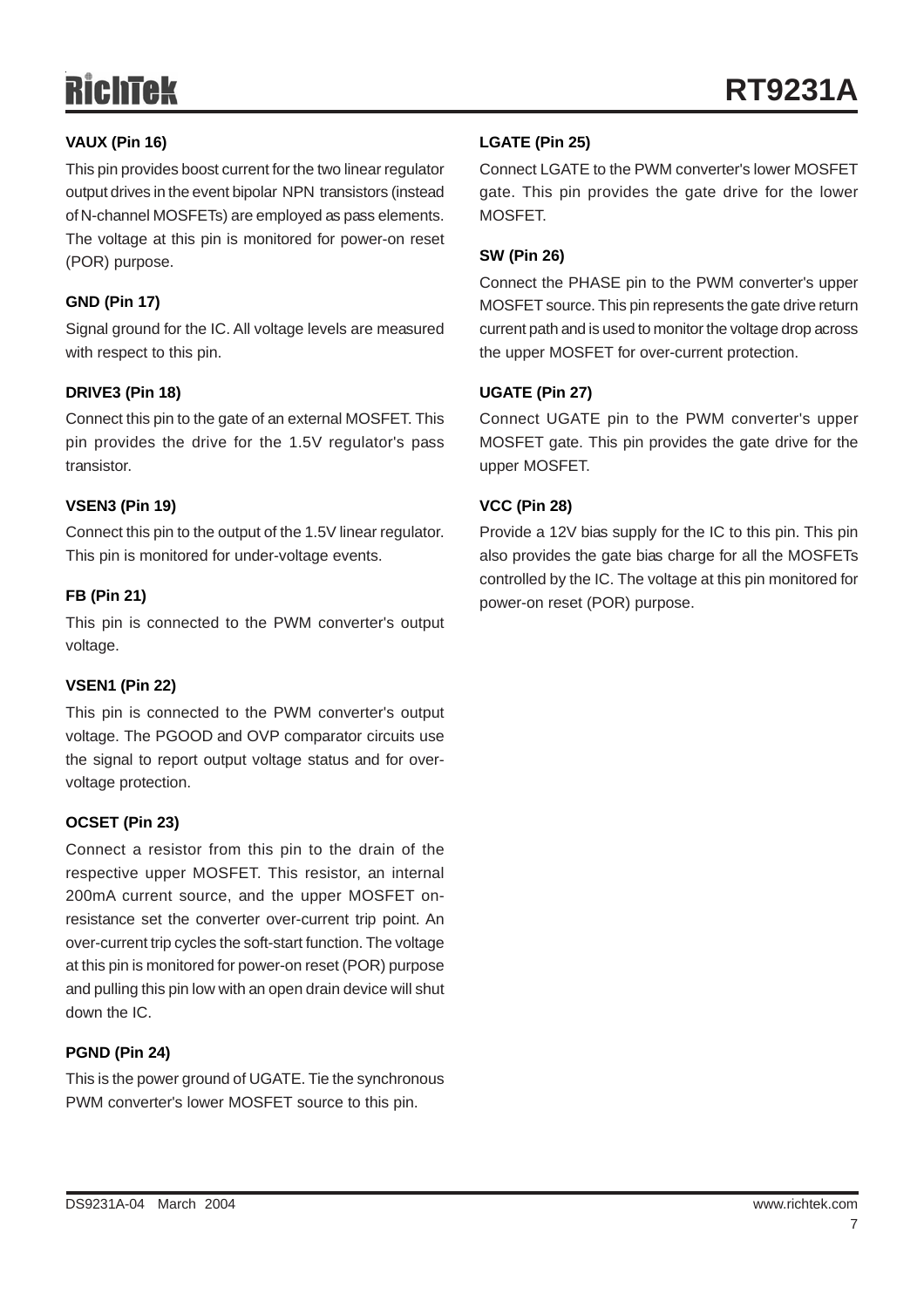**RT9231A**

|              | rable 1. voor involtage in ogram<br><b>Pin Name</b> |                  |              |                | Normal OUT1 Voltage |
|--------------|-----------------------------------------------------|------------------|--------------|----------------|---------------------|
| VID4         | VID <sub>3</sub>                                    | VID <sub>2</sub> | VID1         | <b>VIDO</b>    | <b>DACOUT</b>       |
| $\pmb{0}$    | $\mathbf 1$                                         | $\mathbf{1}$     | $\mathbf{1}$ | $\mathbf{1}$   | 1.30                |
| $\mathbf 0$  | $\mathbf 1$                                         | $\mathbf{1}$     | $\mathbf{1}$ | $\pmb{0}$      | 1.35                |
| $\mathbf 0$  | $\mathbf 1$                                         | $\mathbf{1}$     | $\pmb{0}$    | $\mathbf{1}$   | 1.40                |
| $\mathbf 0$  | $\mathbf 1$                                         | $\mathbf{1}$     | $\pmb{0}$    | $\mathbf 0$    | 1.45                |
| $\mathbf 0$  | $\mathbf 1$                                         | $\mathsf 0$      | $\mathbf{1}$ | $\mathbf 1$    | 1.50                |
| $\pmb{0}$    | $\mathbf 1$                                         | $\mathbf 0$      | $\mathbf{1}$ | $\pmb{0}$      | 1.55                |
| $\pmb{0}$    | $\mathbf 1$                                         | $\pmb{0}$        | $\pmb{0}$    | $\mathbf{1}$   | 1.60                |
| $\pmb{0}$    | $\mathbf 1$                                         | $\mathbf 0$      | $\pmb{0}$    | $\mathbf 0$    | 1.65                |
| $\pmb{0}$    | $\pmb{0}$                                           | $\mathbf{1}$     | $\mathbf{1}$ | $\mathbf{1}$   | 1.70                |
| $\pmb{0}$    | ${\bf 0}$                                           | $\mathbf{1}$     | $\mathbf{1}$ | $\pmb{0}$      | 1.75                |
| $\pmb{0}$    | $\pmb{0}$                                           | $\mathbf{1}$     | $\pmb{0}$    | $\mathbf{1}$   | 1.80                |
| $\pmb{0}$    | ${\bf 0}$                                           | $\mathbf{1}$     | $\pmb{0}$    | $\mathbf 0$    | 1.85                |
| $\pmb{0}$    | $\pmb{0}$                                           | $\pmb{0}$        | $\mathbf{1}$ | $\mathbf 1$    | 1.90                |
| $\pmb{0}$    | ${\bf 0}$                                           | $\mathbf 0$      | $\mathbf{1}$ | $\mathbf 0$    | 1.95                |
| $\pmb{0}$    | $\pmb{0}$                                           | $\mathbf 0$      | $\pmb{0}$    | $\mathbf 1$    | 2.00                |
| $\mathbf 0$  | $\pmb{0}$                                           | $\mathbf 0$      | $\mathsf 0$  | $\pmb{0}$      | 2.05                |
| $\mathbf{1}$ | $\mathbf 1$                                         | $\mathbf{1}$     | $\mathbf 1$  | $\mathbf 1$    | 2.00                |
| $\mathbf{1}$ | $\mathbf 1$                                         | $\mathbf{1}$     | $\mathbf{1}$ | $\pmb{0}$      | 2.10                |
| $\mathbf{1}$ | $\mathbf 1$                                         | $\mathbf{1}$     | $\pmb{0}$    | $\mathbf 1$    | 2.20                |
| $\mathbf{1}$ | $\mathbf 1$                                         | $\mathbf{1}$     | $\pmb{0}$    | $\pmb{0}$      | 2.30                |
| $\mathbf{1}$ | $\mathbf 1$                                         | $\pmb{0}$        | $\mathbf{1}$ | $\mathbf 1$    | 2.40                |
| $\mathbf 1$  | $\mathbf 1$                                         | $\pmb{0}$        | $\mathbf 1$  | $\mathbf 0$    | 2.50                |
| $\mathbf{1}$ | $\mathbf 1$                                         | $\mathbf 0$      | $\pmb{0}$    | $\mathbf 1$    | 2.60                |
| $\mathbf{1}$ | $\mathbf 1$                                         | $\mathbf 0$      | 0            | $\pmb{0}$      | 2.70                |
| $\mathbf{1}$ | $\pmb{0}$                                           | $\mathbf 1$      | $\mathbf 1$  | $\mathbf{1}$   | 2.80                |
| $\mathbf{1}$ | $\mathbf 0$                                         | $\mathbf 1$      | $\mathbf{1}$ | $\pmb{0}$      | 2.90                |
| $\mathbf{1}$ | $\pmb{0}$                                           | $\mathbf 1$      | $\pmb{0}$    | $\overline{1}$ | 3.00                |
| $\mathbf{1}$ | $\mathbf 0$                                         | $\mathbf{1}$     | 0            | $\pmb{0}$      | 3.10                |
| $\mathbf{1}$ | $\mathbf 0$                                         | $\boldsymbol{0}$ | $\mathbf{1}$ | $\overline{1}$ | 3.30                |
| $\mathbf{1}$ | $\mathbf 0$                                         | $\pmb{0}$        | $\mathbf{1}$ | $\pmb{0}$      | 3.30                |
| $\mathbf{1}$ | $\mathbf 0$                                         | $\boldsymbol{0}$ | $\pmb{0}$    | $\overline{1}$ | 3.40                |
| $\mathbf 1$  | $\pmb{0}$                                           | $\pmb{0}$        | 0            | $\pmb{0}$      | 3.50                |

Table 1. VOUT1 Voltage Program